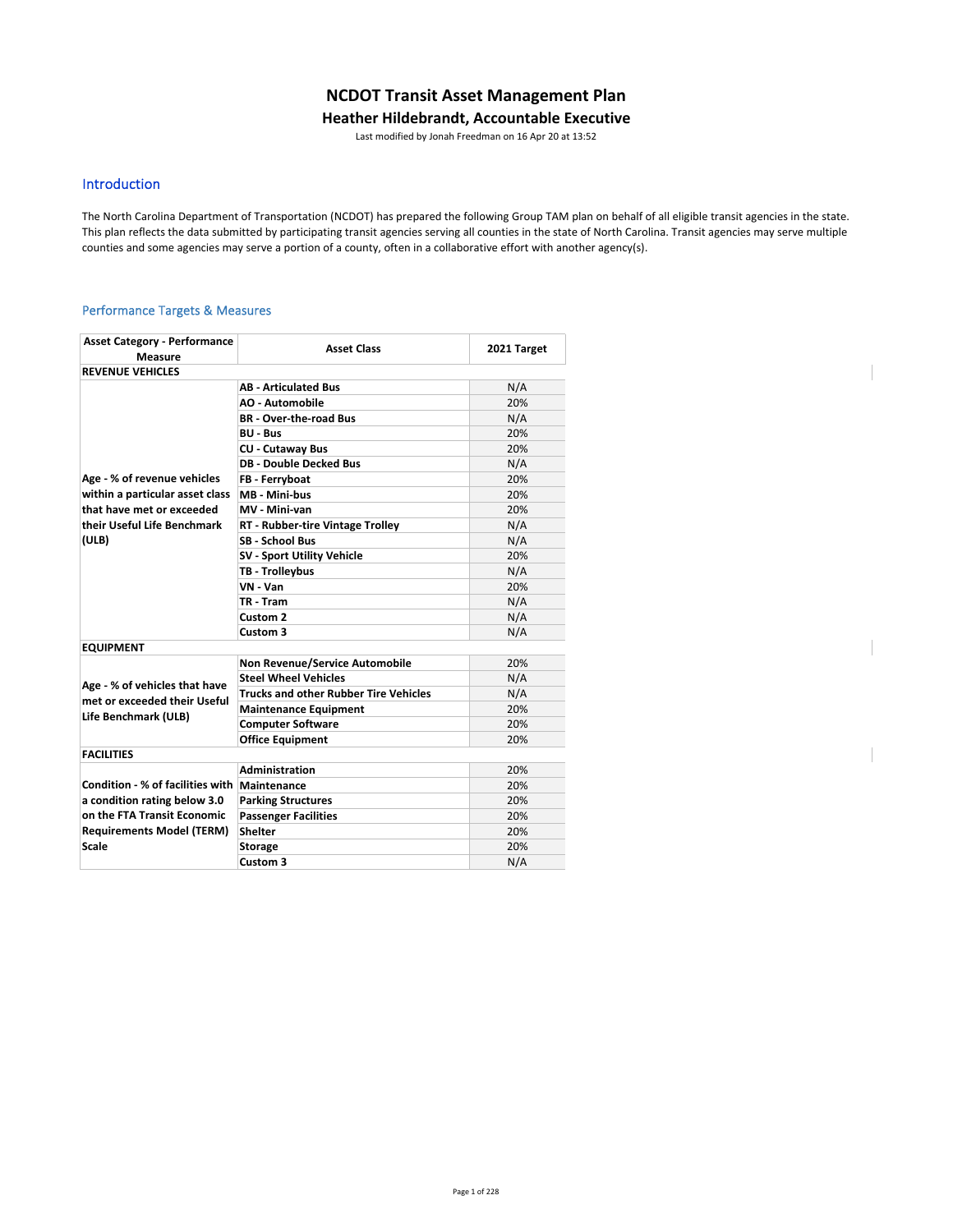#### Capital Asset Inventory

Please see Appendix A (Asset Register) for the asset inventory listing.

#### Asset Inventory Summary

| <b>Asset Category</b>                        | <b>Total Number</b> | Avg Age                  | <b>Avg Mileage</b>       | <b>Avg Value</b> |  |
|----------------------------------------------|---------------------|--------------------------|--------------------------|------------------|--|
| <b>RevenueVehicles</b>                       | 1754                | 4.7                      | 99,687                   | \$77,665.29      |  |
| <b>AB</b> - Articulated Bus                  | 0                   |                          |                          |                  |  |
| AO - Automobile                              | 3                   | 15.3                     | 167,939                  | \$21,230.00      |  |
| <b>BR</b> - Over-the-road Bus                | $\mathbf 0$         |                          |                          |                  |  |
| BU - Bus                                     | 85                  | 6.9                      | 244,798                  | \$429,477.02     |  |
| CU - Cutaway Bus                             | 846                 | 4.3                      | 93,894                   | \$66,797.49      |  |
| DB - Double Decked Bus                       | $\mathbf 0$         |                          |                          |                  |  |
| FB - Ferryboat                               | $\mathbf{1}$        | 1.0                      | N/A                      | \$804,224.00     |  |
| MB - Mini-bus                                | 4                   | 5.8                      | 77,108                   | \$56,854.50      |  |
| MV - Mini-van                                | 133                 | 5.4                      | 84,115                   | \$30,854.47      |  |
| RT - Rubber-tire Vintage Trolley             | $\mathbf 0$         | $\overline{\phantom{a}}$ |                          |                  |  |
| SB - School Bus                              | $\mathbf 0$         |                          |                          |                  |  |
| SV - Sport Utility Vehicle                   | 3                   | 2.0                      | 6,974                    | \$25,000.00      |  |
| TB - Trolleybus                              | $\mathbf 0$         |                          |                          |                  |  |
| $VN - Van$                                   | 660                 | 4.7                      | 91,708                   | \$56,410.23      |  |
| TR - Tram                                    | $\mathbf 0$         | $\blacksquare$           |                          |                  |  |
| Custom 2                                     | $\mathbf 0$         | ä,                       |                          |                  |  |
| Custom 3                                     | $\Omega$            |                          |                          |                  |  |
| Equipment                                    | 49                  | 10.6                     | 106,975                  | \$49,394.94      |  |
| Non Revenue/Service Automobile               | 30                  | 12.3                     | 106,975                  | \$19,445.22      |  |
| <b>Steel Wheel Vehicles</b>                  | $\mathbf 0$         | $\blacksquare$           | ÷,                       |                  |  |
| <b>Trucks and other Rubber Tire Vehicles</b> | 0                   | $\overline{\phantom{a}}$ | $\overline{\phantom{a}}$ |                  |  |
| Maintenance Equipment                        | 3                   | 10.3                     | N/A                      | \$100,727.83     |  |
| Computer Software                            | $\mathbf{1}$        | 3.0                      | N/A                      | \$93,770.00      |  |
| <b>Office Equipment</b>                      | 3                   | 6.3                      | N/A                      | \$89,612.00      |  |
| <b>Facilities</b>                            | 161                 | 17.4                     | N/A                      | \$932,240.07     |  |
| Administration                               | 89                  | 20.6                     | N/A                      | \$980,773.90     |  |
| Maintenance                                  | 33                  | 20.2                     | N/A                      | \$1,217,859.66   |  |
| <b>Parking Structures</b>                    | 3                   | 2.3                      | N/A                      | \$412,373.33     |  |
| <b>Passenger Facilities</b>                  | 9                   | 9.6                      | N/A                      | \$1,390,779.56   |  |
| <b>Shelter</b>                               | 23                  | 7.3                      | N/A                      | \$5,743.61       |  |
| Storage                                      | $\overline{2}$      | 7.5                      | N/A                      | \$8,921.00       |  |
| Custom 3                                     | $\mathbf 0$         | $\overline{\phantom{a}}$ | N/A                      |                  |  |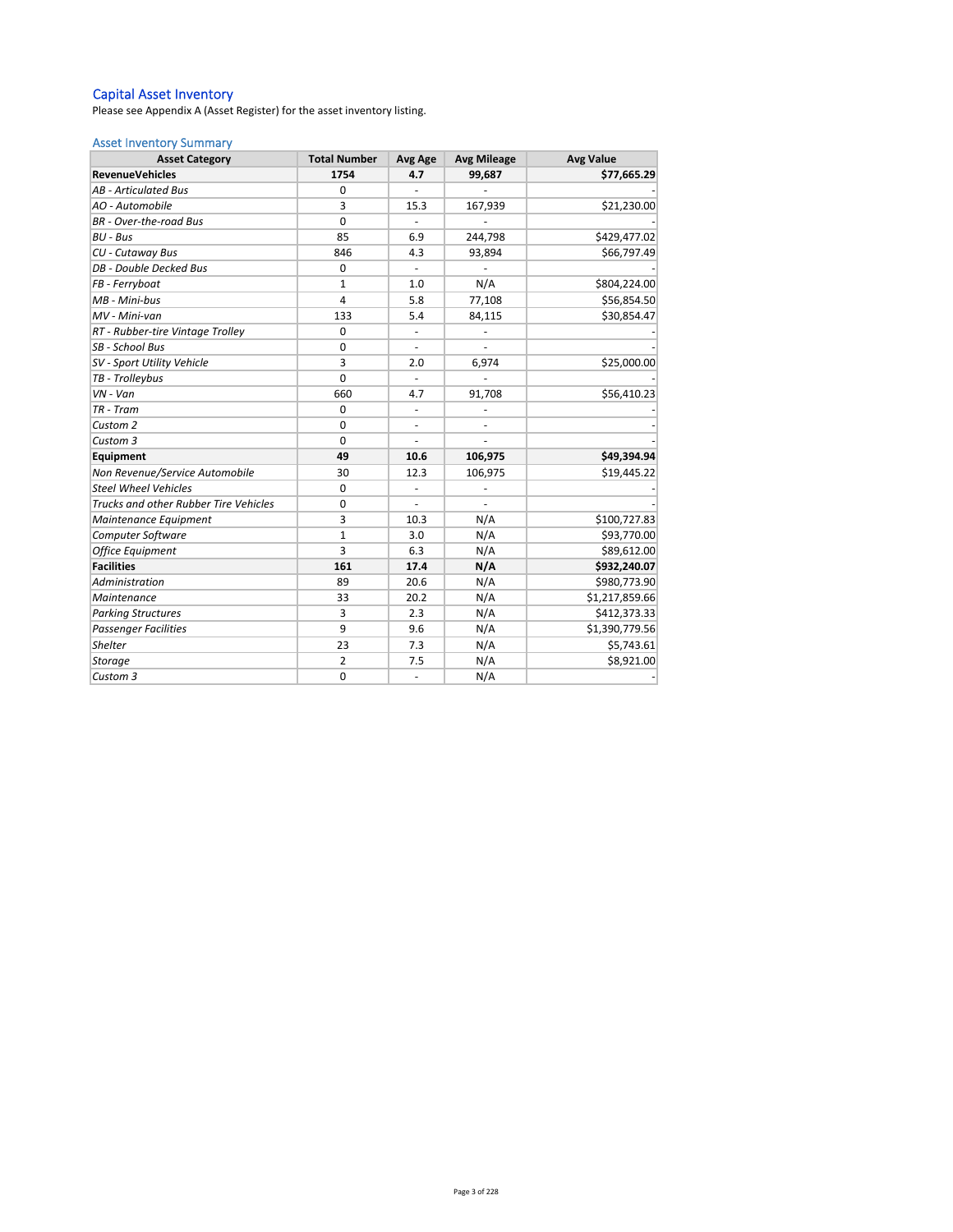### Condition Assessment

Please see Appendix B (Asset Condition Data) for individual asset condition listing.

#### Asset Condition Summary

| <b>Asset Category</b>                        | <b>Total Number</b> | Avg Age                  | <b>Avg Mileage</b>       | <b>Avg TERM Condition</b> | <b>Avg Value</b> | % At or Past ULB |
|----------------------------------------------|---------------------|--------------------------|--------------------------|---------------------------|------------------|------------------|
| <b>RevenueVehicles</b>                       | 1754                | 4.7                      | 99,687                   | N/A                       | \$77,665.29      | 12%              |
| <b>AB</b> - Articulated Bus                  | $\Omega$            | $\sim$                   |                          | N/A                       |                  |                  |
| AO - Automobile                              | 3                   | 15.3                     | 167,939                  | N/A                       | \$21,230.00      | 100%             |
| <b>BR</b> - Over-the-road Bus                | 0                   |                          |                          | N/A                       |                  |                  |
| <b>BU - Bus</b>                              | 85                  | 6.9                      | 244,798                  | N/A                       | \$429,477.02     | 18%              |
| CU - Cutaway Bus                             | 846                 | 4.3                      | 93,894                   | N/A                       | \$66,797.49      | 5%               |
| DB - Double Decked Bus                       | 0                   | $\overline{\phantom{a}}$ |                          | N/A                       |                  | ÷                |
| FB - Ferryboat                               | 1                   | 1.0                      | N/A                      | N/A                       | \$804,224.00     | 0%               |
| MB - Mini-bus                                | 4                   | 5.8                      | 77,108                   | N/A                       | \$56,854.50      | 25%              |
| MV - Mini-van                                | 133                 | 5.4                      | 84,115                   | N/A                       | \$30,854.47      | 27%              |
| RT - Rubber-tire Vintage Trolley             | $\mathbf 0$         | $\overline{\phantom{a}}$ |                          | N/A                       |                  |                  |
| SB - School Bus                              | 0                   | $\blacksquare$           | ä,                       | N/A                       |                  |                  |
| SV - Sport Utility Vehicle                   | 3                   | 2.0                      | 6,974                    | N/A                       | \$25,000.00      | 0%               |
| TB - Trolleybus                              | $\mathbf 0$         |                          |                          | N/A                       |                  |                  |
| VN - Van                                     | 660                 | 4.7                      | 91,708                   | N/A                       | \$56,410.23      | 16%              |
| TR - Tram                                    | 0                   | $\overline{\phantom{a}}$ | ÷,                       | N/A                       |                  |                  |
| Custom 2                                     | 0                   | $\overline{\phantom{a}}$ | $\overline{\phantom{a}}$ | N/A                       |                  | $\blacksquare$   |
| Custom 3                                     | $\mathbf 0$         | $\overline{\phantom{a}}$ | ä,                       | N/A                       |                  | ÷                |
| Equipment                                    | 49                  | 10.6                     | 106,975                  | N/A                       | \$49,394.94      | 57%              |
| Non Revenue/Service Automobile               | 30                  | 12.3                     | 106,975                  | N/A                       | \$19,445.22      | 80%              |
| <b>Steel Wheel Vehicles</b>                  | 0                   |                          | ÷,                       | N/A                       |                  |                  |
| <b>Trucks and other Rubber Tire Vehicles</b> | 0                   | $\overline{\phantom{a}}$ |                          | N/A                       |                  |                  |
| Maintenance Equipment                        | 3                   | 10.3                     | N/A                      | N/A                       | \$100,727.83     | 0%               |
| Computer Software                            | $\mathbf{1}$        | 3.0                      | N/A                      | N/A                       | \$93,770.00      | 0%               |
| <b>Office Equipment</b>                      | 3                   | 6.3                      | N/A                      | N/A                       | \$89,612.00      | 0%               |
| <b>Facilities</b>                            | 161                 | 17.4                     | N/A                      | 3.9                       | \$932,240.07     | N/A              |
| Administration                               | 89                  | 20.6                     | N/A                      | 3.8                       | \$980,773.90     | N/A              |
| Maintenance                                  | 33                  | 20.2                     | N/A                      | 3.8                       | \$1,217,859.66   | N/A              |
| <b>Parking Structures</b>                    | 3                   | 2.3                      | N/A                      | 4.3                       | \$412,373.33     | N/A              |
| <b>Passenger Facilities</b>                  | 9                   | 9.6                      | N/A                      | 3.9                       | \$1,390,779.56   | N/A              |
| <b>Shelter</b>                               | 23                  | 7.3                      | N/A                      | 4.4                       | \$5,743.61       | N/A              |
| <b>Storage</b>                               | 2                   | 7.5                      | N/A                      | 4.5                       | \$8,921.00       | N/A              |
| Custom 3                                     | 0                   | ÷,                       | N/A                      | $\overline{\phantom{a}}$  |                  | N/A              |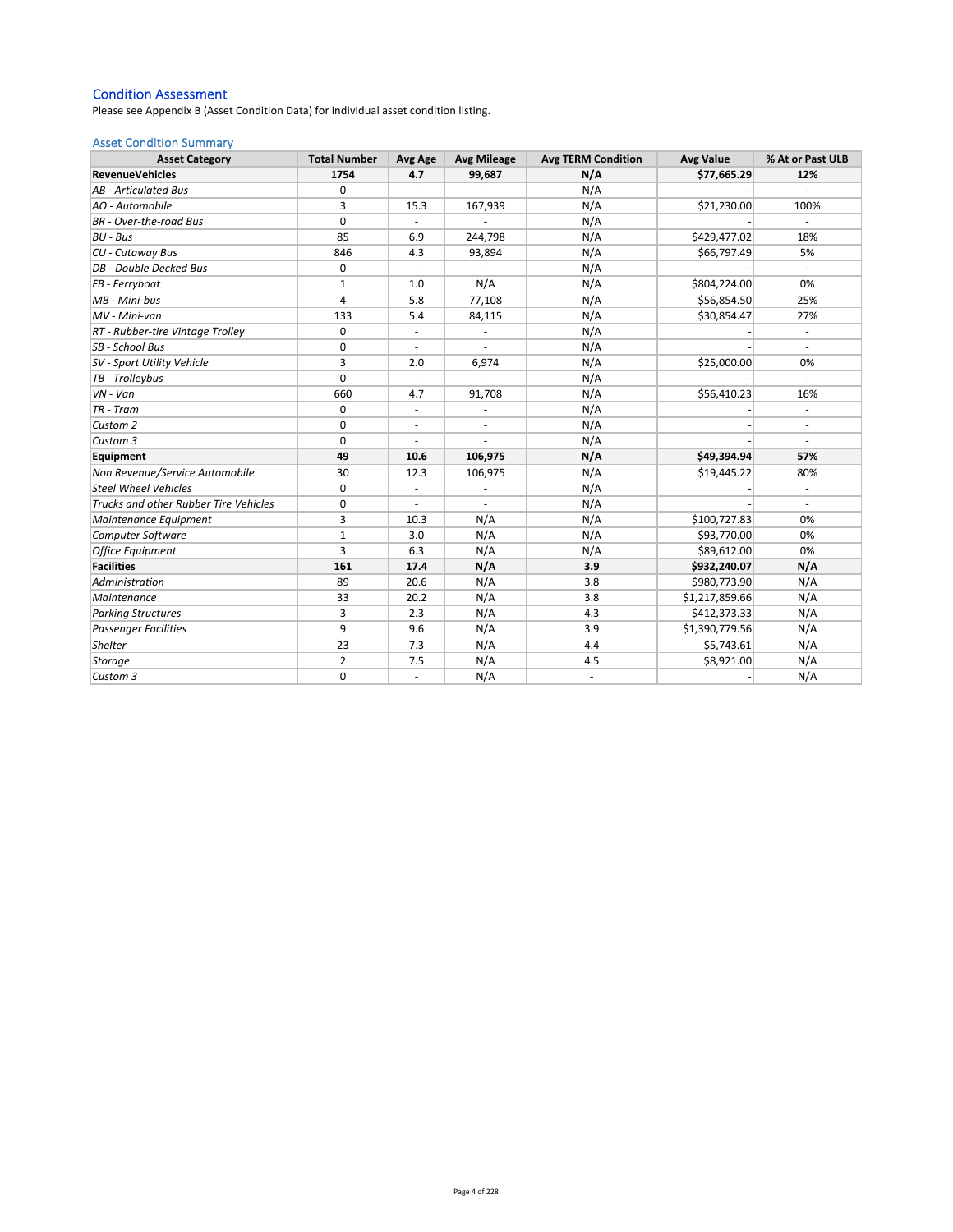# Decision Support

## Investment Prioritization

Vehicle investment prioritization is administered using the Vehicle Replacement Schedule. This plan shows each agency's NCDOT funded vehicles and calculates based on the spare ratio, the number of vehicles that agency is eligible to replace each year. The tool also calculates the number of vehicles that an MPO will be responsible for funding in the upcoming fiscal year. The Capital Replacement Plan is then created based on each system's vehicle replacement schedule and every vehicle for every system is given a projected replacement year.

### Decision Support Tools

The following tools are used in making investment decisions:

| Process/Tool                                        | <b>Brief Description</b>                                                                                                                                                                                                      |
|-----------------------------------------------------|-------------------------------------------------------------------------------------------------------------------------------------------------------------------------------------------------------------------------------|
| <b>STI</b>                                          | Used for Facility Prioritization                                                                                                                                                                                              |
| Vehicle Replacement Schedule                        | Used to project vehicle replacement and useful life based on the spare ratio of<br>the agency.                                                                                                                                |
| NCDOT Vehicle Inventory                             | Database of NCDOT titled vehicles used to track replacement eligibility and<br>vehicles pending replacement                                                                                                                   |
| <b>TERM Scale Condition Worksheet</b>               | Worksheet created as an appendix to the TAM Inventory used to assess the<br>TERM Scale Condition of all facilities used in the provision of transit within the<br>NCDOT Group TAM Plan.                                       |
| TAM Inventory                                       | Excel-based inventory tool used to collect all of the asset data necessary to<br>complete this template including some information that was not necessary in<br>that process.                                                 |
| <b>EAM Asset Management Software</b><br>(AssetWorks | Web-based asset maintenance software used to track vehicle mileages and<br>preventative maintenance services. Data from this software was used to<br>populate the vehicle mileages in the TAM Inventory and the TAM Template. |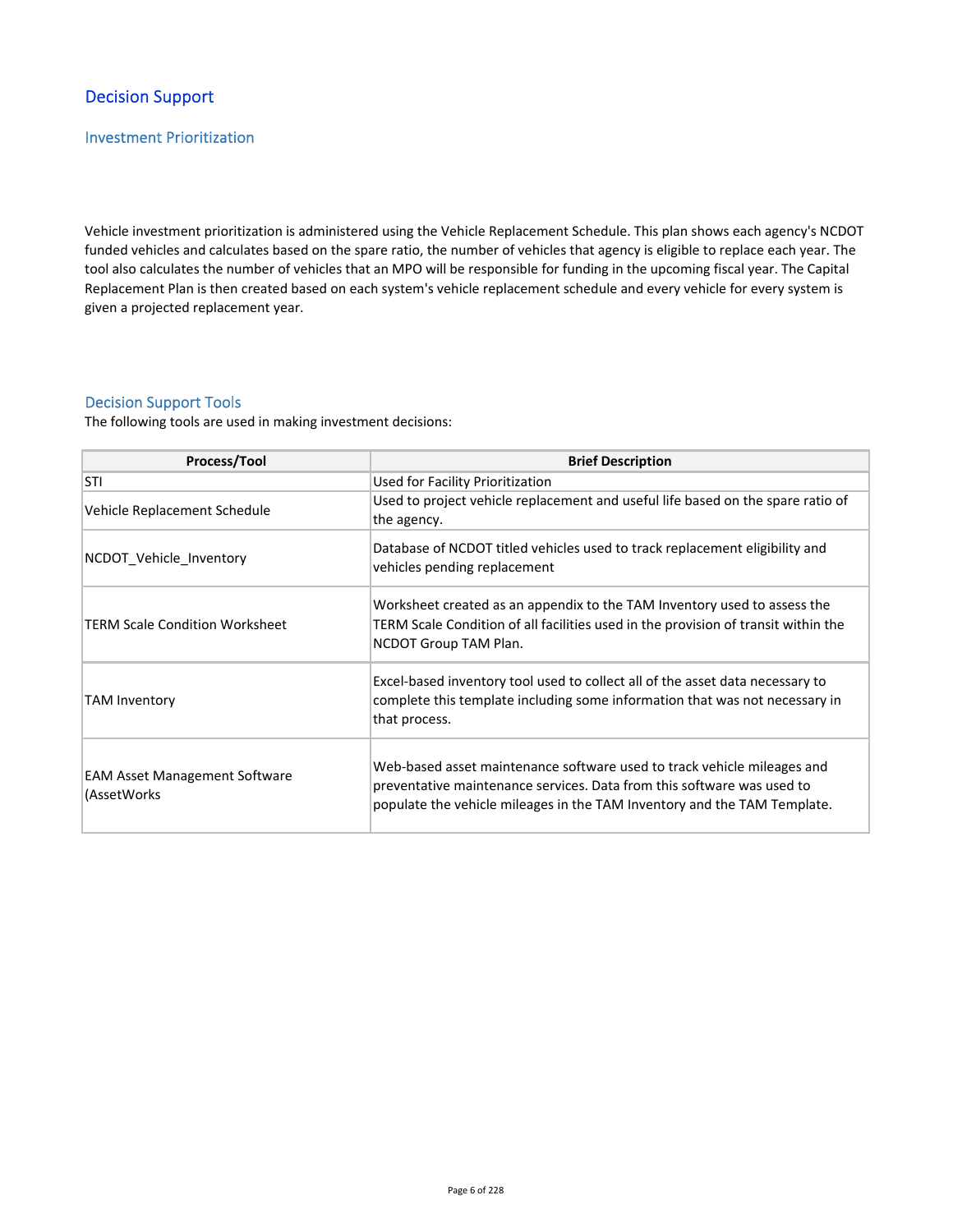# Investment Prioritization

The list of prioritized investment projects is provided in Appendix C.

## Appendices

| <b>Appendix A</b>  | <b>Asset Register</b>                          |
|--------------------|------------------------------------------------|
| <b>Appendix B1</b> | Revenue Vehicle (Rolling Stock) Condition Data |
| <b>Appendix B2</b> | <b>Equipment Condition Data</b>                |
| <b>Appendix B3</b> | <b>Facilities Condition Data</b>               |
| Appendix C         | Proposed Investment Project List               |
| <b>Appendix D</b>  | Fleet Replacement Module Output                |

## Group Plan Contributors:

| <b>Agency Name</b>                                 | <b>Accountable Executive</b>           |  |
|----------------------------------------------------|----------------------------------------|--|
| <b>Alamance County Transportation Authority</b>    | Ralph E. Gilliam                       |  |
| Albemarle Regional Health Services                 | <b>Herb Mullen</b>                     |  |
| <b>Alleghany County</b>                            | Tiffany P. Boyer                       |  |
| <b>Anson County</b>                                | <b>Scott Rowell</b>                    |  |
| AppalCART                                          | <b>Craig Hughes</b>                    |  |
| Ashe County Transportation Authority, Inc.         | Sue Thompason                          |  |
| Avery County Transportation Authority              | Debbie Smith                           |  |
| Beaufort County Developmental Center Inc.          | Elena Cameron                          |  |
| <b>Bladen County</b>                               | Kent Porter                            |  |
| Brunswick Transit System, Inc.                     | Yvonne Hatcher                         |  |
| <b>Buncombe County</b>                             | <b>Matthew Cable</b>                   |  |
| <b>BURLINGTON</b>                                  | Mike Nunn                              |  |
| Cabarrus County                                    | Robert Wayne Bushey                    |  |
| <b>Carteret County</b>                             | Randy Cantor                           |  |
| Craven County                                      | <b>Kelly Walker</b>                    |  |
| CARY                                               | Kelly A. Blazey, Transit Administrator |  |
| Caswell County                                     | Melissa Williamson                     |  |
| <b>Chatham Transit Network</b>                     | Anna Testerman                         |  |
| Choanoke Public Transportation Authority           | Pamela Perry                           |  |
| Cherokee County                                    | Mike Catuto                            |  |
| City of Rocky Mount                                | <b>Todd Gardner</b>                    |  |
| Clay County                                        | Marie Gunther                          |  |
| Transportation Administration of Cleveland County  | Stephanie Ivie                         |  |
| <b>Columbus County</b>                             | Joy Jacobs                             |  |
| CONCORD/KANNAPOLIS                                 | L.J. Weslowski                         |  |
| <b>Cumberland County</b>                           | Ifetayo Farrakhan                      |  |
| Dare County                                        | Don Cabana                             |  |
| Davidson County                                    | Richard M. Jones, Jr.                  |  |
| Duplin County                                      | <b>Rosemarie Oates</b>                 |  |
| Durham County                                      | Linda Thomas                           |  |
| <b>Gaston County</b>                               | Cheree Wilson                          |  |
| <b>GASTONIA</b>                                    | Vincent Wong                           |  |
| <b>Gates County</b>                                | Patrice Taylor-Lassiter                |  |
| <b>Graham County</b>                               | Juanita Colvard                        |  |
| <b>Greene County</b>                               | Misty L. Chase                         |  |
| <b>GREENVILLE</b>                                  | Lamont Jackson                         |  |
| <b>Guilford County</b>                             | Irma Zimmerman                         |  |
| Goldsboro-Wayne Transportation Authority           | Don Willis                             |  |
| <b>Harnett County</b>                              | Larry T. Smith                         |  |
| <b>Hoke County</b>                                 | Nancy Thornton                         |  |
| Hyde County Non-Profit Private Transportation Corp | <b>Beverly Paul</b>                    |  |
| <b>Iredell County</b>                              | <b>Bradley Johnson</b>                 |  |
| Jackson County                                     | Norma L. Taylor                        |  |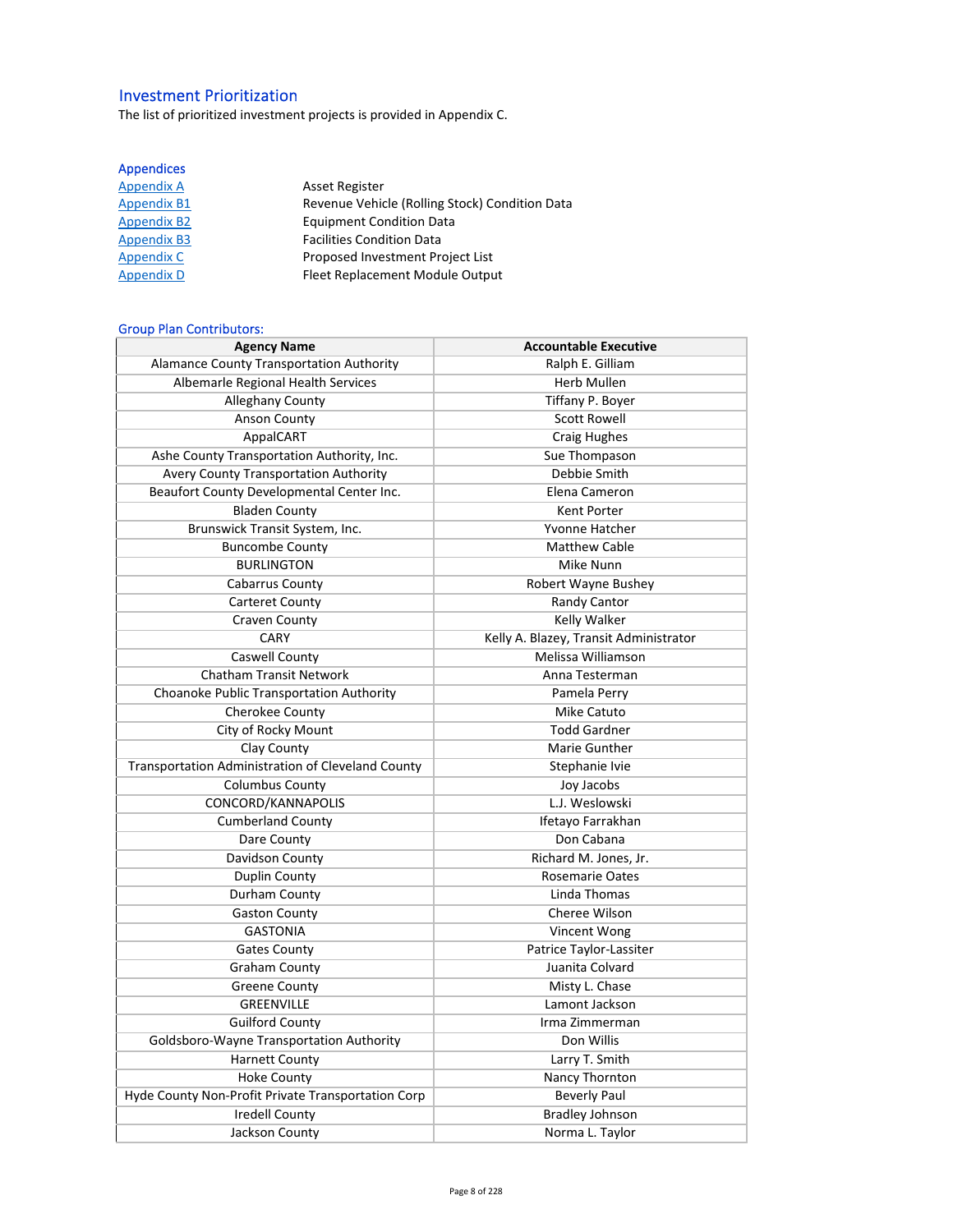| <b>JACKSONVILLE</b>                                   | Anthony Prinz                       |
|-------------------------------------------------------|-------------------------------------|
| Johnston County Council on Aging, Inc.                | <b>Neal Davis</b>                   |
| Kerr Area Transportation Authority                    | Rob Brink                           |
| Lee County                                            | Deborah P Davidson                  |
| Lenoir County                                         | Angela M. Greene                    |
| <b>Lincoln County</b>                                 | Kristal Ford                        |
| <b>Macon County</b>                                   | Kim Angel                           |
| <b>Madison County Transportation Authority</b>        | Dee Heinmuller                      |
| <b>Martin County</b>                                  | Letecia Loadholt                    |
| McDowell County Transportation Planning Bd Inc.       | Randall Conley Jr                   |
| <b>Mecklenburg County</b>                             | Masie Jone                          |
| Mitchell County Transportation Authority              | Sheila Blalock                      |
| Moore County                                          | Sue McCormack                       |
| Mountain Projects Inc.                                | <b>Chuck Norris</b>                 |
| Ocracoke Passenger Ferry                              | <b>Catherine Peele</b>              |
| Ocracoke Island Tram                                  | Kris Cahoon Noble                   |
| Onslow United Transit System, Inc.                    | Carol Hurst Long                    |
| <b>Orange County</b>                                  | Theo Letman                         |
| Pender Adult Services Inc.                            | Wesley B. Davis, Executive Director |
| Person County                                         | Kathy Adcock                        |
| Pitt County/Pitt Area Transit System                  | C. Cameron Coburn                   |
| Polk County Transportation Authority                  | D. Marche Pittman                   |
| Randolph County Senior Adults Assoc. Inc.             | Tawanna M. Williams                 |
| Richmond Interagency Transportation, Inc.             | James Neel Peacock                  |
| Robeson County                                        | <b>SHARON ROBINSON</b>              |
| Rockingham County Council on Aging Inc.               | Meggan Roberts Odell                |
| Rowan County                                          | <b>Franklin Barnes</b>              |
| <b>Rutherford County</b>                              | <b>Kerry Giles</b>                  |
| <b>SALISBURY</b>                                      | Rodney L Harrison                   |
| Sampson County                                        | Lorie Sutton                        |
| <b>Scotland County</b>                                | Nancy Pittman                       |
| <b>Stanly County</b>                                  | <b>Candice Moffitt</b>              |
| Swain County Focal Point on Aging Inc.                | Marlene Vinson                      |
| <b>Transylvania County</b>                            | April Alm                           |
| <b>Union County</b>                                   | Joy Mungo                           |
| <b>Wake County</b>                                    | Anita Davis-Haywood                 |
| <b>Washington County</b>                              | Lynn R. Swett                       |
|                                                       |                                     |
| Western Carolina Community Action Inc.                | <b>Bill Crisp</b>                   |
| <b>Wilkes Transportation Authority</b>                | Robin Kipp<br>Gronna Jones          |
| <b>Wilson City</b>                                    |                                     |
| <b>Wilson County</b>                                  | Marvin Sharpe                       |
| <b>WPRTA</b>                                          | <b>Camile Sterling</b>              |
| Yancey County Transportation Authority                | Lynn Austin                         |
| Yadkin Valley Economic Development District Inc.      | Jeff Cockerham                      |
|                                                       |                                     |
| Eligible Group TAM Plan Agencies Opting Out           |                                     |
| If you are a Group TAM Plan Sponsor, please list your |                                     |
| <b>Agency Name</b>                                    | Respondent                          |
| Asheville (ART)                                       | Kimille N. Miller                   |
| Greensboro                                            | Gray Johnston                       |
| <b>High Point</b>                                     | Angela Wynes                        |
| GoRaleigh                                             | Cyrstal Odum                        |
| <b>WAVE Transit</b>                                   | <b>Megan Matheny</b>                |
| Fayetteville                                          | Tyffany L. Neal                     |
| Durham City                                           | Pierre Osei-Owusu                   |
| Chapel Hill Transit                                   | In-eligible (>100 vehicles)         |
| Charlotte                                             | In-eligible (>100 vehicles)         |
| GoTriangle                                            | In-eligible (>100 vehicles)         |